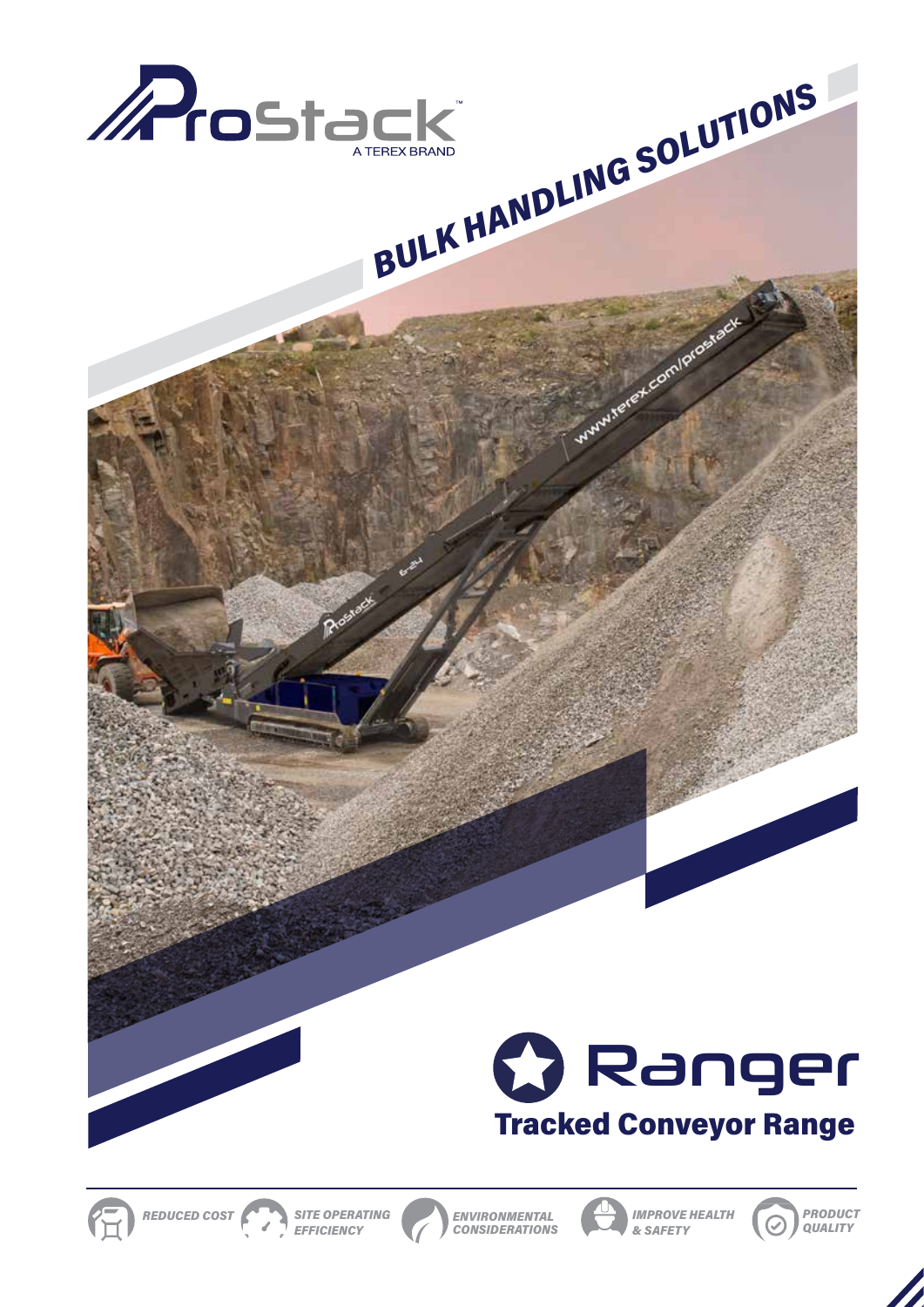# Specifications **Ranger<sup>™</sup> 6-24H**

WWW.Terex.com/prostack



- $\cdot$  Capacity: 7m<sup>3</sup> (9.15yd<sup>3</sup>)
- Feed height without grid: 2.6m (8'6")
- Feed length without grid: 4.1m (13' 5")

#### *DISCHARGE CONVEYOR:*

- Conveyor length: 22.5m (73' 10")
- Belt width: 1.2m (48")
- Optimum working angle: 18<sup>°</sup>

#### *UNDERCARRIAGE:*

• Undercarriage with heavy duty tracks. 4300mm centres, 400mm shoe

| <b>DISCHARGE CONVEYOR</b>                                                       | <b>Imperial</b>      | <b>Metric</b>      |
|---------------------------------------------------------------------------------|----------------------|--------------------|
| Conveyor Length                                                                 | 73' 10"              | 22.5m              |
| <b>Belt Width</b>                                                               | 48"                  | 1.2 <sub>m</sub>   |
| Conveyor Drive: Variable speed Max 113m/min                                     |                      |                    |
| Belt Type: EP400 3 Ply 4+2                                                      |                      |                    |
| Optimum working angle: 18°                                                      |                      |                    |
| Optimum discharge height                                                        | 26'3''               | 8 <sub>m</sub>     |
| Stockpile capacity at optimum<br>working angle based on 37°<br>angle of repose: | 1235yd <sup>3</sup>  | 944m <sup>3</sup>  |
| Max. working angle: 24°                                                         |                      |                    |
| Max. discharge height:                                                          | $26'$ 3"             | 9.8 <sub>m</sub>   |
| Max. stockpile capacity based<br>on 37° angle of repose:                        | 2270 yd <sup>3</sup> | 1735m <sup>3</sup> |
| Capacity: Up to 600 TPH                                                         |                      |                    |
| Based on 100mm Lump size at 18° work angle. Max belt speed.                     |                      |                    |
| Hydraulic discharge height adjustment                                           |                      |                    |
| Hydraulic fold over for transport                                               |                      |                    |
| Rosta scraper at head drum                                                      |                      |                    |
| <b>Electrical</b>                                                               |                      |                    |
| Hand held track control set with connection lead                                |                      |                    |
| Emergency stops x 3                                                             |                      |                    |

#### *Undercarriage*

Undercarriage with heavy duty tracks. 4300mm centres, 400mm shoe

*POWERUNIT:* 

Tier 3: Stage 3A CAT 4.4 - 4 cylinder diesel engine developing 83kw (111hp) @1800rpm

Tier 4: Tier 4F / Stage IV - Caterpillar C4.4

- 4 cylinder diesel engine developing 82kW (110 Hp) @ 1800 RPM

| <b>POWERUNIT</b>                                                                                                    | <i><b>Imperial</b></i>   | <b>Metric</b>     |
|---------------------------------------------------------------------------------------------------------------------|--------------------------|-------------------|
| Tier 3: Stage 3A CAT 4.4 - 4<br>cylinder diesel engine<br>developing                                                | 111hp $@$<br>1800rpm     | 83kW @<br>1800rpm |
| Tier 4: Tier 4F / Stage IV -<br>Caterpillar C4.4 - 4 cylinder<br>diesel engine developing 82kW<br>(110hp) @ 1800rpm | 110hp $@$<br>1800rpm     | 82kW@<br>1800rpm  |
| Fuel tank volume:                                                                                                   | 86 US Gallons 325 litres |                   |
|                                                                                                                     |                          |                   |
| <b>FEEDER</b>                                                                                                       | <b>Imperial</b>          | <b>Metric</b>     |
| Capacity                                                                                                            | 9.15 $yd^3$              | 7 <sup>m3</sup>   |
| Feed height without grid:                                                                                           | 8'6''                    | 2.6m              |
| Feed in length without grid:                                                                                        | 13' 5''                  | 4.1 <sub>m</sub>  |
| Drive: hydraulic variable speed drive via high torque gearbox                                                       |                          |                   |
| Speed: 0 - 25MPM (83ft / min)                                                                                       |                          |                   |
| Wearplate Hopper (No Liners)                                                                                        |                          |                   |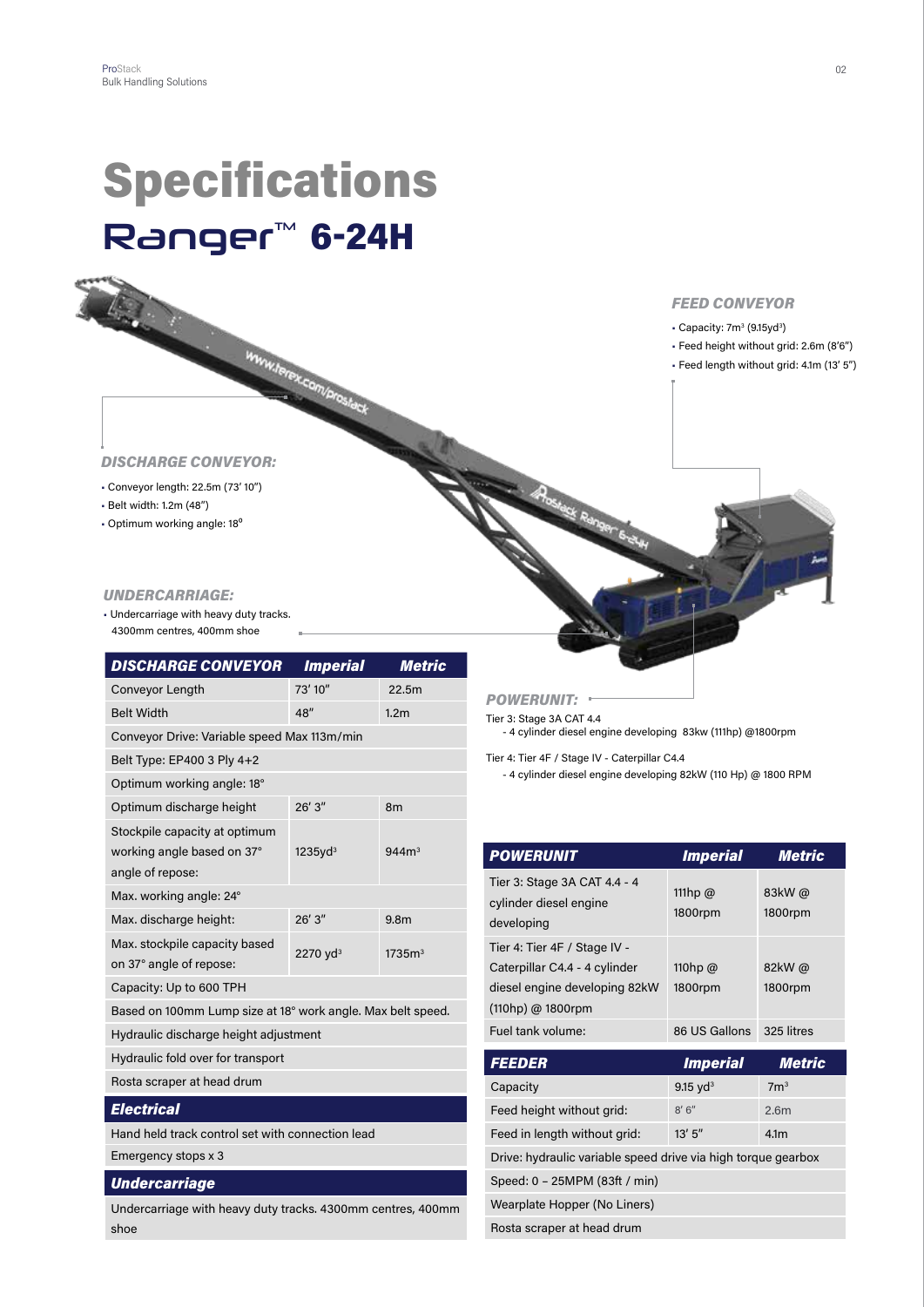### Specifications **Ranger<sup>™</sup> 6-24H**

#### *General*

Pinless deployment

Discharge head drum bearing automatic greasing cartridge

Engine prestart delay & siren

External conveyor belt adjustment

#### *Packaging*

Roll on Roll off transport (RoRo)

Containerisation, packed into 2 x 40ft high cube containers

#### *Options*

Integrated fall break system bolted into hopper

Hopper upgraded to 500mm (20") extension 9m<sup>3</sup> (12yrds<sup>3</sup>) C/W Integrated Fall Break System bolted into Hopper.

Hopper upgraded to 700mm (28") extension 12m<sup>3</sup> (15yrds<sup>3</sup>) C/W Inte-grated Fall Break System bolted into Hopper.

Double Deck Vibrating Grid 4" /100mm Spacing on top deck: (please advise bottom deck mesh Aperture)

Machine prepared hydraulically to tip a standard grid. Includes Remote Control. NO GRID

Machine prepared hydraulically for DDVG option. Includes Remote Control. NO vibrating grid

Discharge conveyor drive drum upgraded to ceramic lagging (Twin drive only)

6mm hardended steel wear liners in hopper (configurable at point of order)

14ft Tipping Grid option. 4" Grid Cassette

#### *Operational Dimensions*

#### *Options*

14ft Tipping Grid option. 6" Grid Cassette Integrated fall break system bolted into hopper Canvas dust covers on discharge conveyor Canvas dust covers complete with dust hood on discharge conveyor Twin drive discharge conveyor Full length side skirting along discharge conveyor High spec discharge conveyor head drum scraper Anti-roll back flaps Discharge belt upgraded to 3ply heavy duty belt Discharge conveyor drive drum upgraded to ceramic lagging Discharge conveyor underguard option length of mid section Dust suppression at discharge conveyor head drum Belt weigher option Overband magnet at feedboot of discharge conveyor Radio remote to start / stop feeder, raise / lower discharge Pull Cord E-stop running length of discharge Conveyor Radio remote to Track machine Feedboot lined 6mm wearplate Twin drive feed conveyor Upgrade to Toughflex EP 630 / Hyd duty recycling belt Feeder & Incline. (Only available on both Belts)

Conveyor fitted with Chevron belt 3 ply x 4+2 covers

Telemetry System c/w 3 years data subscription (Belt Weigher Option recommended)(Unavailable for Tier 3)



#### *Transport Dimensions*

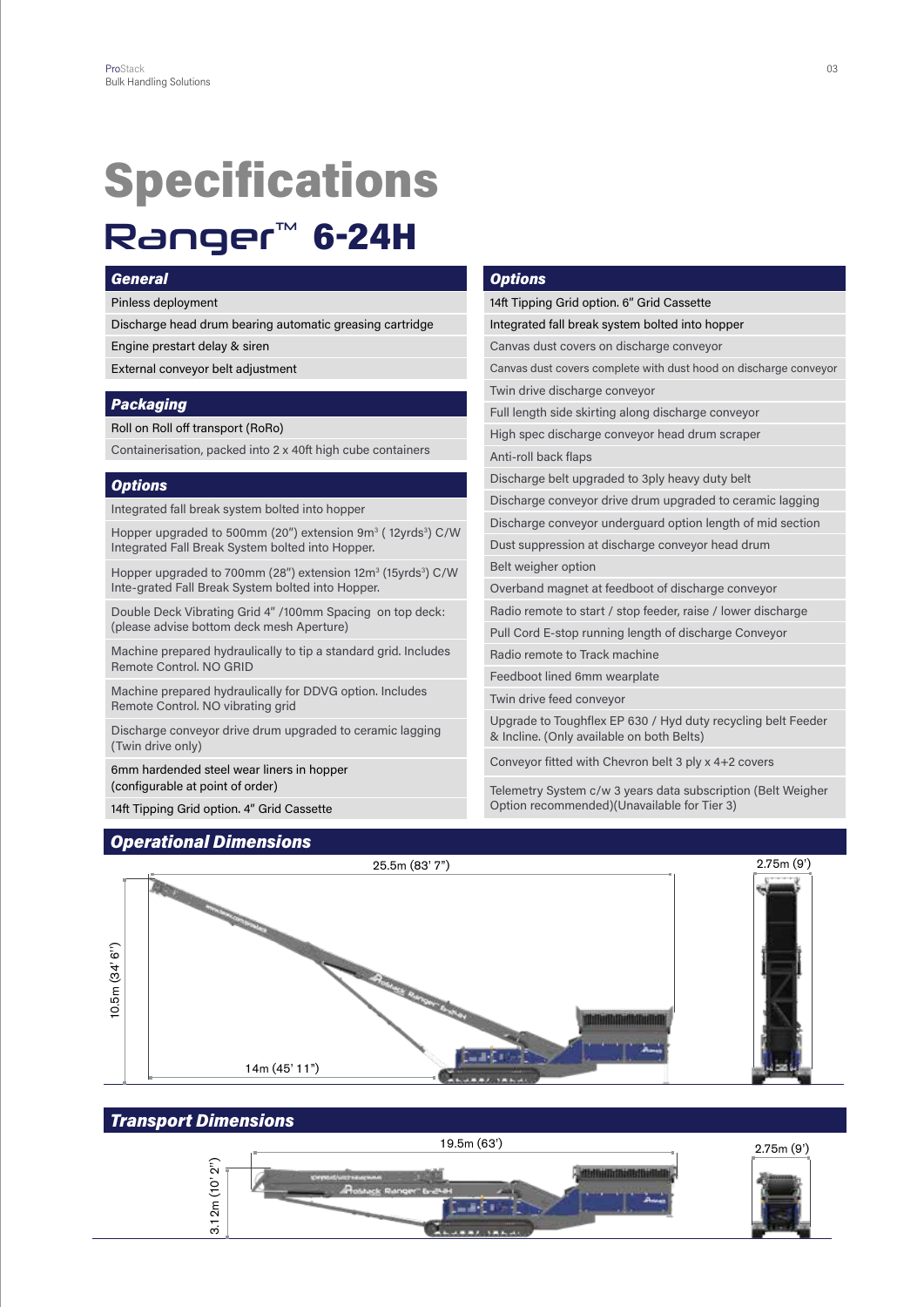# Specifications **Ranger<sup>™</sup> 6-24L**



#### *UNDERCARRIAGE:*

• Undercarriage with heavy duty tracks. 4300mm centres, 400mm shoe

| <b>DISCHARGE CONVEYOR</b>                                                             | <b>Imperial</b>      | <b>Metric</b>      |
|---------------------------------------------------------------------------------------|----------------------|--------------------|
| Conveyor Length                                                                       | 73' 10"              | 22.5m              |
| <b>Belt Width</b>                                                                     | 48''                 | 1.2 <sub>m</sub>   |
| Conveyor Drive: Variable speed Max 113m/min                                           |                      |                    |
| Belt Type: EP400 3 Ply 4+2 plan belt                                                  |                      |                    |
| Optimum working angle: 18°                                                            |                      |                    |
| Optimum discharge height                                                              | 26'3''               | 8 <sub>m</sub>     |
| Stockpile capacity at optimum<br>working angle based on 37°<br>angle of repose:       | 1234yd <sup>3</sup>  | 944m <sup>3</sup>  |
| Max. working angle: 24°                                                               |                      |                    |
| Max. discharge height:                                                                | $32'$ $2''$          | 9.8 <sub>m</sub>   |
| Max Stockpile capacity based<br>on 37° angle of repose:                               | 2270 yd <sup>3</sup> | 1735m <sup>3</sup> |
| Capacity: up to 600TPH<br>Based on 100mm Lump size at 18° work angle. Max belt speed. |                      |                    |
| Hydraulic discharge height adjustment                                                 |                      |                    |
| Hydraulic fold over for transport                                                     |                      |                    |
| Rosta scraper at head drum                                                            |                      |                    |
| <b>Electrical</b>                                                                     |                      |                    |
| Hand held track control set with connection lead                                      |                      |                    |

Emergency stops x 3

#### *POWERUNIT:*

Tier 3: Stage 3A CAT 4.4 - 4 cylinder diesel engine developing 83kw (111hp) @1800rpm

Tier 4: Tier 4F / Stage IV - Caterpillar C4.4

- 4 cylinder diesel engine developing 82kW (110 Hp) @ 1800 RPM

| <b>POWERUNIT</b>                                                                                                    | <b>Imperial</b>           | <b>Metric</b>     |
|---------------------------------------------------------------------------------------------------------------------|---------------------------|-------------------|
| Tier 3: Stage 3A CAT 4.4 - 4<br>cylinder diesel engine<br>developing                                                | 111hp $\omega$<br>1800rpm | 83kW@<br>1800rpm  |
| Tier 4: Tier 4F / Stage IV -<br>Caterpillar C4.4 - 4 cylinder<br>diesel engine developing 82kW<br>(110hp) @ 1800rpm | 110hp $@$<br>1800rpm      | 82kW@<br>1800rpm  |
| Fuel tank volume:                                                                                                   | 86 US gallons             | 325 litres        |
| <b>FEEDER</b>                                                                                                       | <i><b>Imperial</b></i>    | <b>Metric</b>     |
| Capacity                                                                                                            | 9.2yds <sup>3</sup>       | 7 <sup>m3</sup>   |
| Feed height                                                                                                         | 6'3''                     | 1.9 <sub>m</sub>  |
| Feed in width (flares up)                                                                                           | 11' 5''                   | 3.49 <sub>m</sub> |
| Drive: hydraulic variable speed drive via high torque gearbox                                                       |                           |                   |
| Speed:                                                                                                              | 36ft / min                | $0 - 11MPM$       |
| Wearplate Hopper (No Liners)                                                                                        |                           |                   |
| Hydraulic adjustable jacking legs mounted under hopper side to<br>support weight                                    |                           |                   |
| Twin drive feed conveyor                                                                                            |                           |                   |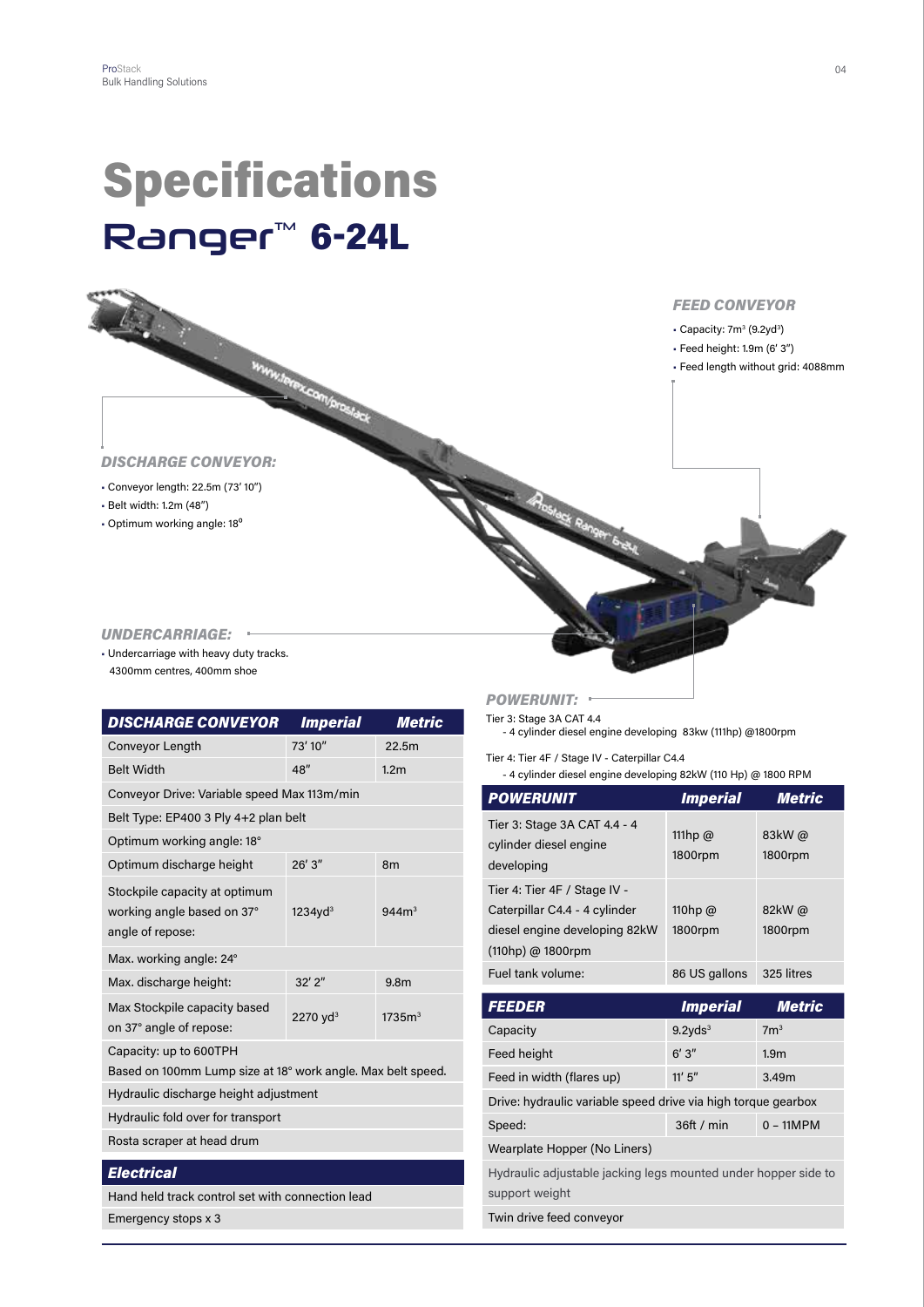# Specifications

### **Ranger™ 6-24L**

#### *Undercarriage*

Undercarriage with heavy duty tracks. 4300mm centres, 400mm shoe

#### *General*

Pinless deployment

Discharge head drum bearing automatic greasing cartridge

Engine prestart delay & siren

External conveyor belt adjustment

#### *Packaging*

Roll on Roll off transport (RoRo)

Containerisation, packed into 2 x 40ft high cube containers

#### *Options*

Upgrade to Toughflex EP 630 / Hyd duty recycling belt Feeder & Incline. (Only available on both Belts)

Telemetry System c/w 3 years data subscription (Belt Weigher Option rec-ommended)(Unavailable for Tier 3)

Canvas dust covers on discharge conveyor

Canvas dust covers complete with dust hood on discharge conveyor

#### *Options*

Twin drive discharge conveyor Full length side skirting along discharge conveyor High spec discharge conveyor head drum scraper Anti-roll back flaps Discharge belt upgraded to 3ply heavy duty belt Discharge conveyor drive drum upgraded to ceramic lagging Discharge conveyor underguard option length of mid section Dust suppression at discharge conveyor head drum Belt weigher option Overband magnet at feedboot of discharge conveyor Radio remote to start / stop feeder, raise / lower discharge Pull Cord E-stop running length of discharge Conveyor Radio remote to Track machine Feedboot lined 6mm wearplate Conveyor fitted with Chevron belt 3 ply x 4+2 covers Manual adjusting jacking legs at tail side of feeder to adjust tail height Feed conveyor drive drum upgraded to ceramic lagging Hopper lined 6mm wearplate Hopper flares lined 6mm wearplate Mild steel liners bolted into hopper



### *Transport Dimensions*

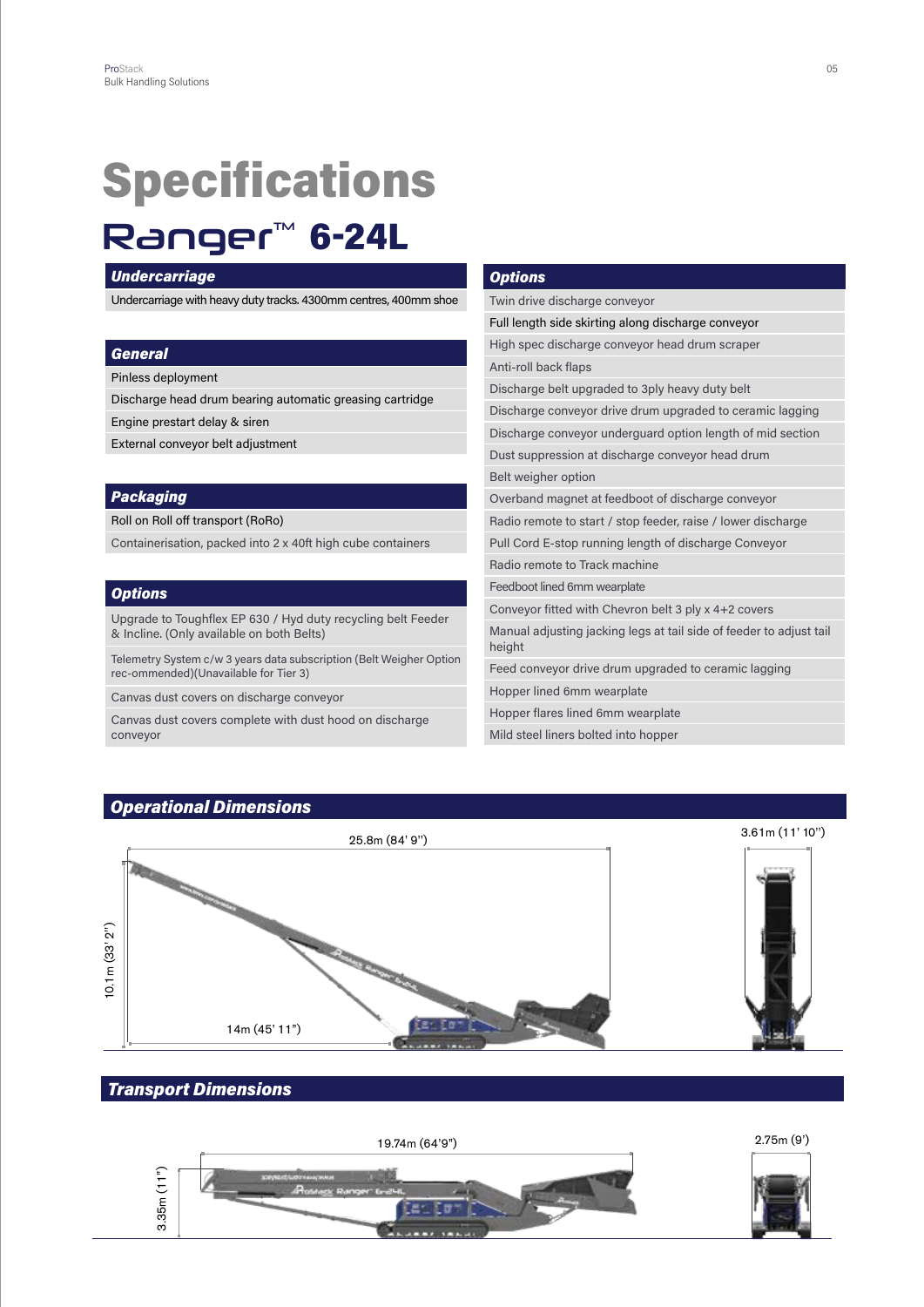# Specifications **Ranger<sup>™</sup> 6-24HS**



Tier 3: Stage 3A CAT 4.4 - 4 cylinder diesel engine developing 83kw (111hp) @1800rpm

Tier 4: Tier 4F / Stage IV - Caterpillar C4.4 - 4 cylinder diesel engine developing 82kW (110 Hp) @ 1800 RPM

#### *FEED CONVEYOR*

- $\cdot$  Capacity: 6.4m<sup>3</sup> (8.4yd<sup>3</sup>)
- Feed height: 3.06m (10')
- Feed length without grid: 4088mm

#### *DISCHARGE CONVEYOR:*

- Conveyor length: 22.5m (73' 10")
- Belt width: 1.2m (48")
- Optimum working angle: 18<sup>°</sup>

#### *UNDERCARRIAGE:*

- Orbital slew ring hydraulic driven
- Undercarriage with heavy duty tracks. 4300mm centres, 400mm shoe

| <b>DISCHARGE CONVEYOR</b>                                                       | <b>Imperial</b>        | Metric             |
|---------------------------------------------------------------------------------|------------------------|--------------------|
| Conveyor Length                                                                 | 73' 10"                | 22.5m              |
| <b>Belt Width</b>                                                               | 48''                   | 1.2 <sub>m</sub>   |
| Conveyor Drive: Variable speed Max 113m/min                                     |                        |                    |
| Belt Type: EP400 3 Ply 4+2                                                      |                        |                    |
| Optimum working angle: 18°                                                      |                        |                    |
| Optimum discharge height                                                        | $28'$ $2''$            | 8.8m               |
| Stockpile capacity at optimum<br>working angle based on 37°<br>angle of repose: | 1369yd <sup>3</sup>    | 1047m <sup>3</sup> |
| Max. working angle: 24°                                                         |                        |                    |
| Max. discharge height:                                                          | 34'6''                 | 10.7m              |
| Max. stockpile capacity based<br>on 37° angle of repose:                        | $2560$ yd <sup>3</sup> | 1957m <sup>3</sup> |
| Capacity: Up to 600 TPH                                                         |                        |                    |
| Based on 100mm Lump size at 18° work angle. Max belt speed.                     |                        |                    |
| Hydraulic discharge height adjustment                                           |                        |                    |
| Hydraulic fold over for transport                                               |                        |                    |
| Rosta scraper at head drum                                                      |                        |                    |
| <b>Electrical</b>                                                               |                        |                    |
| Hand held track control set with connection lead                                |                        |                    |

Emergency stops x 3

Radio remote for tracking, start/stop feeder, raise/lower incline conveyor.

#### *Undercarriage*

Orbital slew ring hydraulic driven

Undercarriage with heavy duty tracks. 4300mm centres, 400mm shoe

| <b>POWERUNIT</b>                                                                                                    | <b>Imperial</b>           | <b>Metric</b>     |
|---------------------------------------------------------------------------------------------------------------------|---------------------------|-------------------|
| Tier 3: Stage 3A CAT 4.4 - 4<br>cylinder diesel engine<br>developing                                                | 111hp $\omega$<br>1800rpm | 83kW @<br>1800rpm |
| Tier 4: Tier 4F / Stage IV -<br>Caterpillar C4.4 - 4 cylinder<br>diesel engine developing 82kW<br>(110hp) @ 1800rpm | 110hp $@$<br>1800rpm      | 82kW@<br>1800rpm  |
| Fuel tank volume:                                                                                                   | 86 US Gallons             | 325 litres        |
|                                                                                                                     |                           |                   |
| <b>FEEDER</b>                                                                                                       | <b>Imperial</b>           | <b>Metric</b>     |
| Capacity                                                                                                            | $8.4$ yd <sup>3</sup>     | 6.4 <sup>3</sup>  |
| Feed height                                                                                                         | 10'                       | 3.06m             |
| Feed in length without grid:                                                                                        | 13' 5''                   | 4.1 <sub>m</sub>  |
| Drive: hydraulic variable speed drive via high torque gearbox                                                       |                           |                   |
| Speed: 0 - 25MPM (83ft / min)                                                                                       |                           |                   |
| Wearplate Hopper (No Liners)                                                                                        |                           |                   |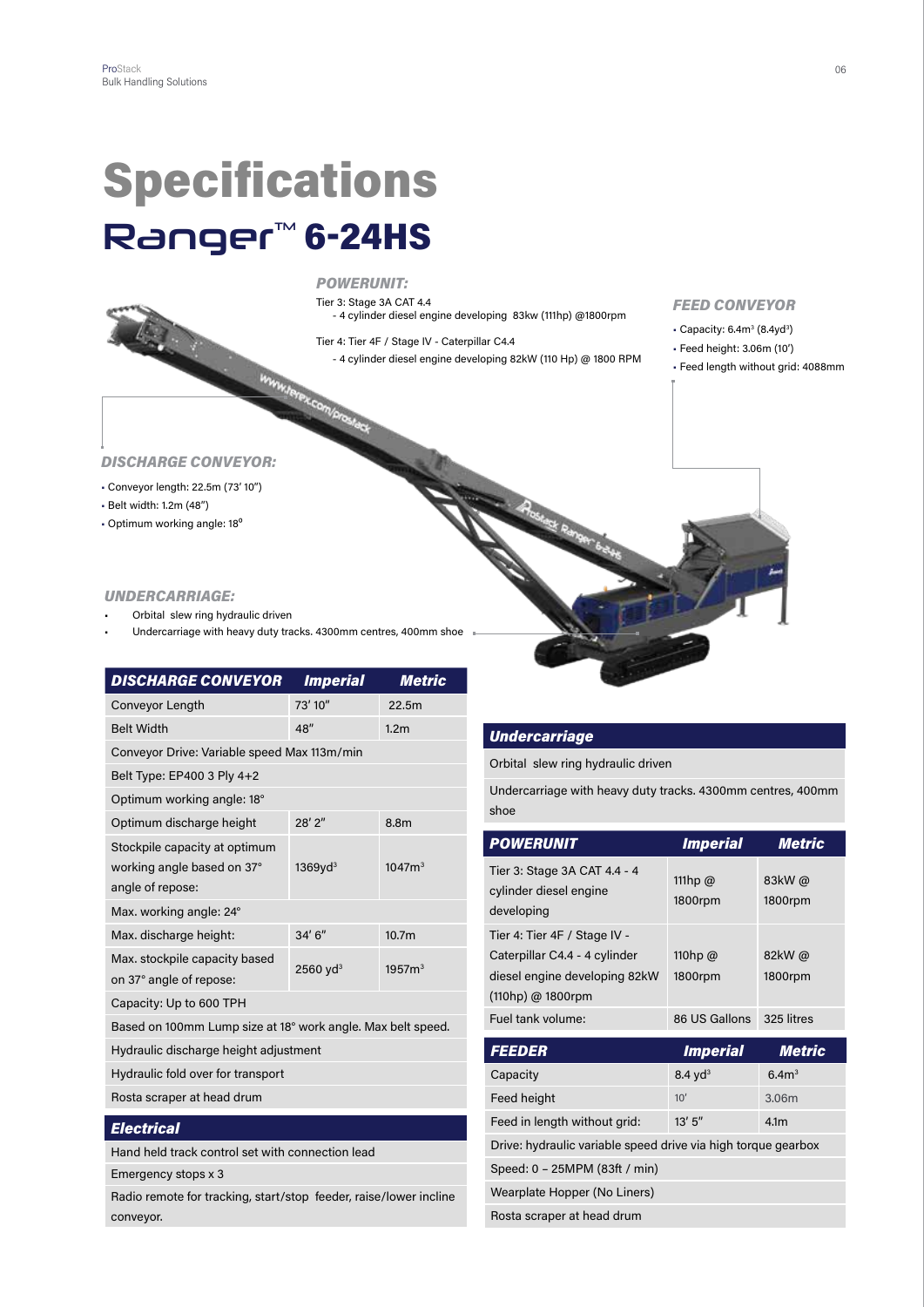### Specifications **Ranger<sup>™</sup> 6-24HS**

#### *General*

Pinless deployment

Discharge head drum bearing automatic greasing cartridge

Engine prestart delay & siren

External conveyor belt adjustment

#### *Packaging*

Roll on Roll off transport (RoRo)

#### *Options*

Twin drive feeder

6mm hardended steel wear liners in hopper (configurable at point of order)

14ft Tipping Grid option. 4" Grid Cassette

14ft Tipping Grid option. 6" Grid Cassette

Integrated fall break system bolted into hopper

Hopper upgraded to 500mm (20") extension 9m<sup>3</sup> (12yrds<sup>3</sup>) C/W Integrated Fall Break System bolted into Hopper.

Hopper upgraded to 700mm (28") extension 12m<sup>3</sup> (15yrds<sup>3</sup>) C/W Integrated Fall Break System bolted into Hopper.

Double Deck Vibrating Grid 4" /100mm Spacing on top deck: (please advise bottom deck mesh Aperture)

Machine prepared hydraulically to tip a standard grid. Includes Remote Control. NO GRID

#### *Options*

Machine prepared hydraulically for DDVG option. Includes Remote Control. NO vibrating grid Feed Conveyor Drive drum upgraded to Ceramic lagging (twin drive only) Canvas Dust Covers on Incline boom Conveyor (Retrofittable) Canvas Dust Covers C/W Dust Hood on Incline Boom Conveyor Twin Drive on Incline Conveyor (Retrofittable) Full length Side skirting along main conveyor. High spec Poly scraper option Anti roll back flaps x 3. Incline belt Upgraded to 3ply heavy Duty belt Conveyor fitted with Chevron belt 3 ply x 4+2 covers Incline Conveyor Drive drum upgraded to Ceramic lagging Discharge Conveyor Underguard option Length of Mid section. Dust Suppression at Discharge Conveyor head drum Beltweigher Option Overband magnet at feedboot of incline conveyor Powerunit c/w Hydraulic oil, ISO 68 - (Recommended for ambient temperatures between +15 to +50°C) Pull Cord E-stop running length of Incline Conveyor both sides

Telemetry System c/w 3 years data subscription (Belt Weigher Option recommended)(Unavailable for Tier 3)

Special paint colour (if different from above). RAL must be specified on order



19.5m (63')



3.2m (10' 6")

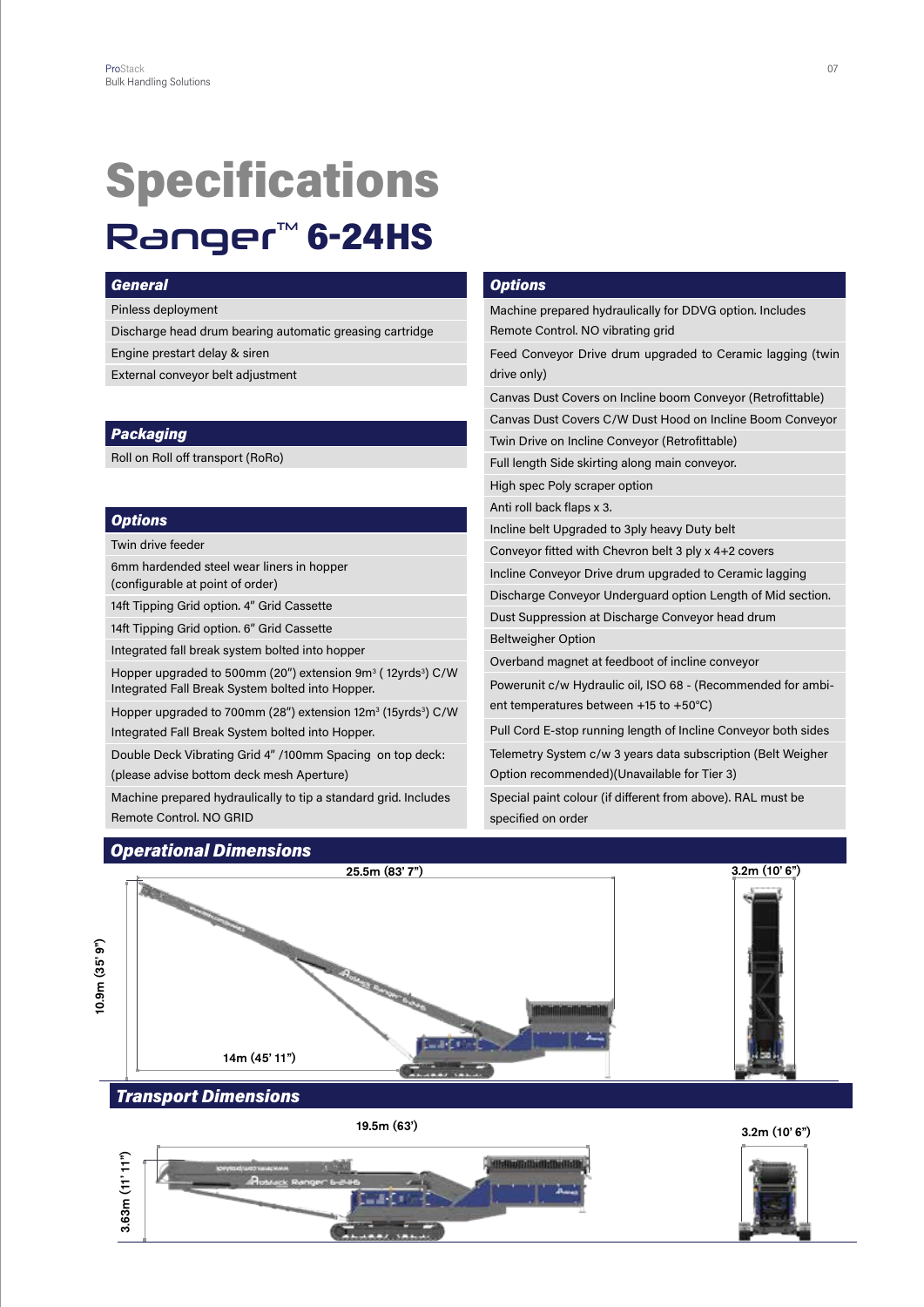### **Specifications Ranger<sup>™</sup> 6-24LS**



#### *POWERUNIT:*

Tier 3: Stage 3A CAT 4.4 - 4 cylinder diesel engine developing 83kw (111hp) @1800rpm

Tier 4: Tier 4F / Stage IV - Caterpillar C4.4<br>- 4 cylinder diesel engine developing 8<br>- 4 cylinder diesel engine developing 8 - 4 cylinder diesel engine developing 82kW (110 Hp) @ 1800 RPM

#### *FEED CONVEYOR*

- Capacity: 7m<sup>3</sup>
- Feed height: 2.44m (8')
- Feed in width: 3.49m (11' 5")

#### *DISCHARGE CONVEYOR:*

- Conveyor length: 22.5m (73' 10")
- Belt width: 1.2m (48")
- Optimum working angle: 18<sup>°</sup>

#### *UNDERCARRIAGE:*

- Orbital slew ring hydraulic driven
- Undercarriage with heavy duty tracks. 4300mm centres, 400mm shoe

| <b>DISCHARGE CONVEYOR</b>                                                       |                 | <b>Metric</b>      |
|---------------------------------------------------------------------------------|-----------------|--------------------|
|                                                                                 | <b>Imperial</b> |                    |
| Conveyor Length                                                                 | 73' 10"         | 22.5m              |
| <b>Belt Width</b>                                                               | 48"             | 1.2 <sub>m</sub>   |
| Conveyor Drive: Variable speed Max 110m/min                                     |                 |                    |
| Belt Type: EP400 3 Ply 4+2                                                      |                 |                    |
| Optimum working angle: 18°                                                      |                 |                    |
| Optimum discharge height                                                        | $28'$ $2''$     | 8.8m               |
| Stockpile capacity at optimum<br>working angle based on 37°<br>angle of repose: | 1368 $yd^3$     | 1047m <sup>3</sup> |
| Max. working angle: 24°                                                         |                 |                    |
| Max. discharge height:                                                          | 34'6''          | 10.7 <sub>m</sub>  |
| Max Stockpile capacity based<br>on 37° angle of repose:                         | 2560 $yd^3$     | 1957m <sup>3</sup> |
| Capacity: up to 600TPH                                                          |                 |                    |
| Based on 100mm Lump size at 18° work angle. Max belt speed.                     |                 |                    |
| Hydraulic discharge height adjustment                                           |                 |                    |
| Hydraulic fold over for transport                                               |                 |                    |
| Rosta scraper at head drum                                                      |                 |                    |
| <b>Electrical</b>                                                               |                 |                    |
| Hand held track control set with connection lead                                |                 |                    |
| Emergency stops x 3                                                             |                 |                    |

Radio remote for tracking, start/stop feeder, raise/lower incline conveyor.

| <b>POWERUNIT</b>                                                                                                      | <b>Imperial</b>           | Metric           |
|-----------------------------------------------------------------------------------------------------------------------|---------------------------|------------------|
| Tier 3: Stage 3A CAT 4.4 - 4<br>cylinder diesel engine<br>developing                                                  | 111hp $\omega$<br>1800rpm | 83kW@<br>1800rpm |
| Tier 4: Tier 4F / Stage IV -<br>Caterpillar C4.4 - 4 cylinder<br>diesel engine developing 82kW<br>$(110hp)$ @ 1800rpm | 110hp $\omega$<br>1800rpm | 82kW@<br>1800rpm |
| Fuel tank volume:                                                                                                     | 86 US gallons             | 325 litres       |
|                                                                                                                       |                           |                  |
| <b>FEEDER</b>                                                                                                         | <i><b>Imperial</b></i>    | Metric           |
| Capacity                                                                                                              | 9.2yds <sup>3</sup>       | 7 <sup>m3</sup>  |
| Feed height                                                                                                           | 8'                        | 2.44m            |
| Feed in width                                                                                                         | $11'$ 5"                  | 3.49m            |
| Drive: hydraulic variable speed drive via high torque gearbox                                                         |                           |                  |
| Speed:                                                                                                                | (83ft / min)              | $0 - 25MPM$      |
| Wearplate Hopper (No Liners)                                                                                          |                           |                  |
| Tubular feeder support frame                                                                                          |                           |                  |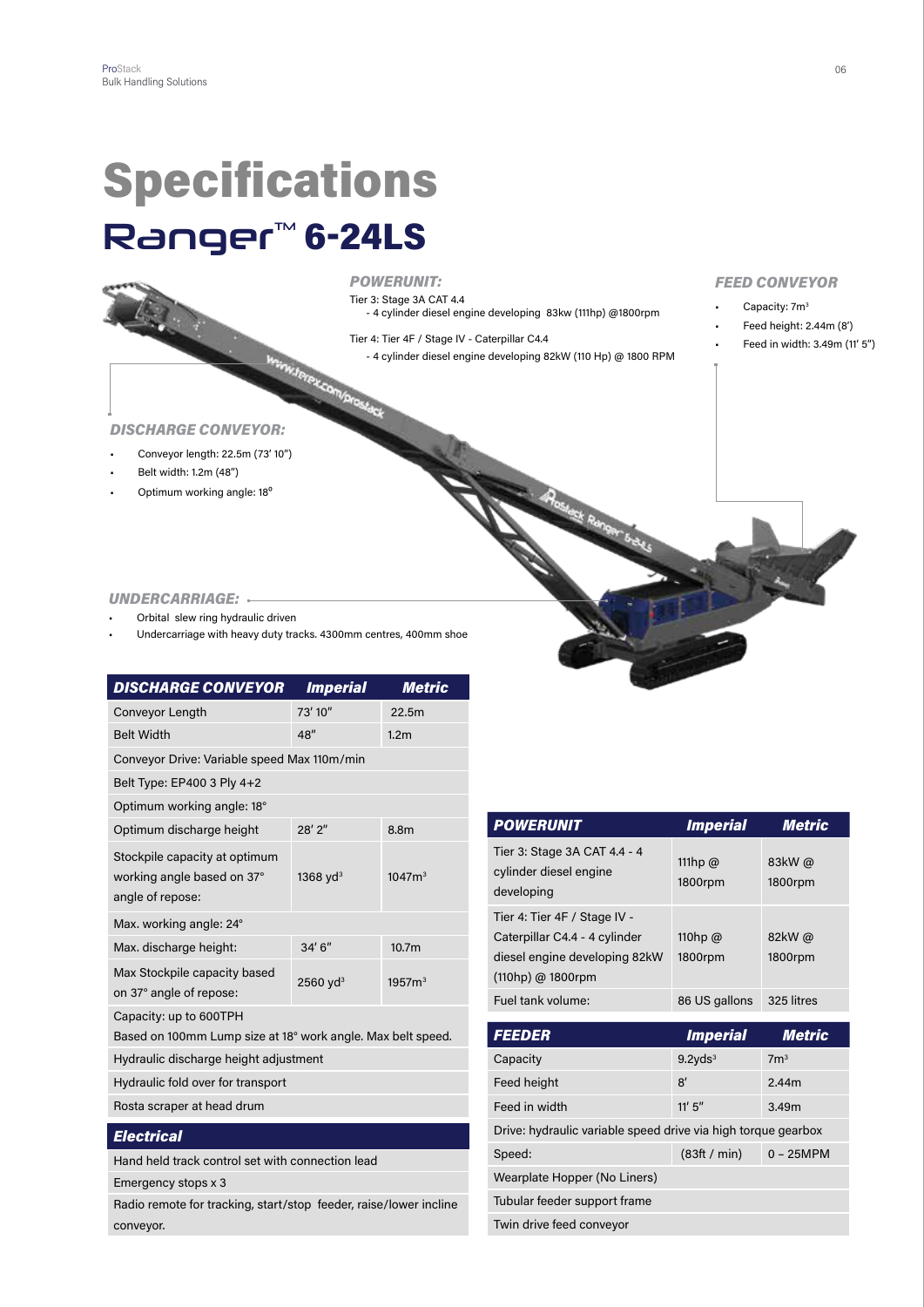### Specifications **Ranger™ 6-24LS**

#### *Undercarriage*

Orbital slew ring hydraulic driven

Undercarriage with heavy duty tracks. 4300mm centres, 400mm shoe

#### *General*

Pinless deployment

Discharge head drum bearing automatic greasing cartridge

Engine prestart delay & siren

External conveyor belt adjustment

Orange-RAL2002. Special paint colour (if different from above). RAL must be specified on order

#### *Packaging*

Roll on Roll off transport (RoRo)

#### *Options*

Feed Conveyor Drive drum upgraded to Ceramic lagging

Mild steel liners bolted into hopper

(configurable at point of order)

Hopper lined 6mm wearplate (configurable at point of order)

Upgrade to Toughflex EP 630 / Hyd duty recycling belt Feeder

#### *Options*

Hydraulic adjustable jacking legs mounted under hopper side to support weight Canvas Dust Covers on Incline boom Conveyor (Retrofittable) Canvas Dust Covers C/W Dust Hood on Incline Boom Conveyor

Twin Drive on Incline Conveyor (Retrofittable)

Full length Side skirting along main conveyor.

High spec Poly scraper option

Anti roll back flaps x 3.

Incline belt Upgraded to 3ply heavy Duty Belt

Conveyor fitted with Chevron belt 3 ply x 4+2 covers

Incline Conveyor Drive drum upgraded to Ceramic lagging

Discharge Conveyor Underguard option Length of Mid section.

Dust Suppression at Discharge Conveyor head drum

Beltweigher Option

Overband magnet at feedboot of incline conveyor

Powerunit c/w Hydraulic oil, ISO 68 - (Recommended for ambient temperatures between +15 to +50°C)

Pull Cord E-stop running length of Incline Conveyor

Telemetry System c/w 3 years data subscription (Belt Weigher Option recommended)(Unavailable for Tier 3)

Special paint colour (if different from above). RAL must be specified on order

### *Operational Dimensions* 25.8m (84' 9'') 3.61m (11' 10'')  $0.9m(35'9")$ 10.9m (35' 9'') *Transport Dimensions* 19.7m (64' 8") 3.2m (10' 6")  $3.63m(11'11'')$ 3.63m (11' 11'')

& Incline. (Only available on both Belts)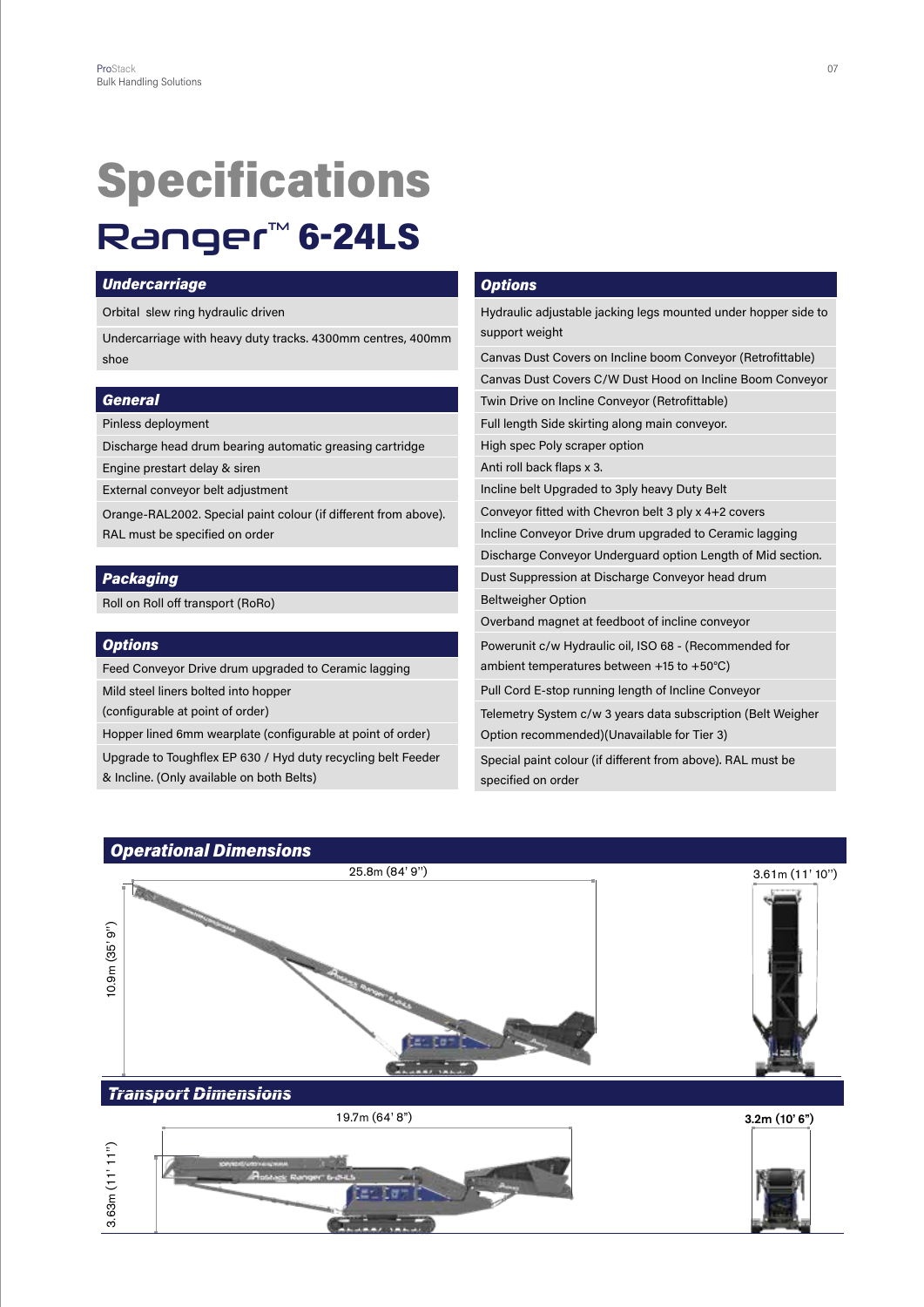

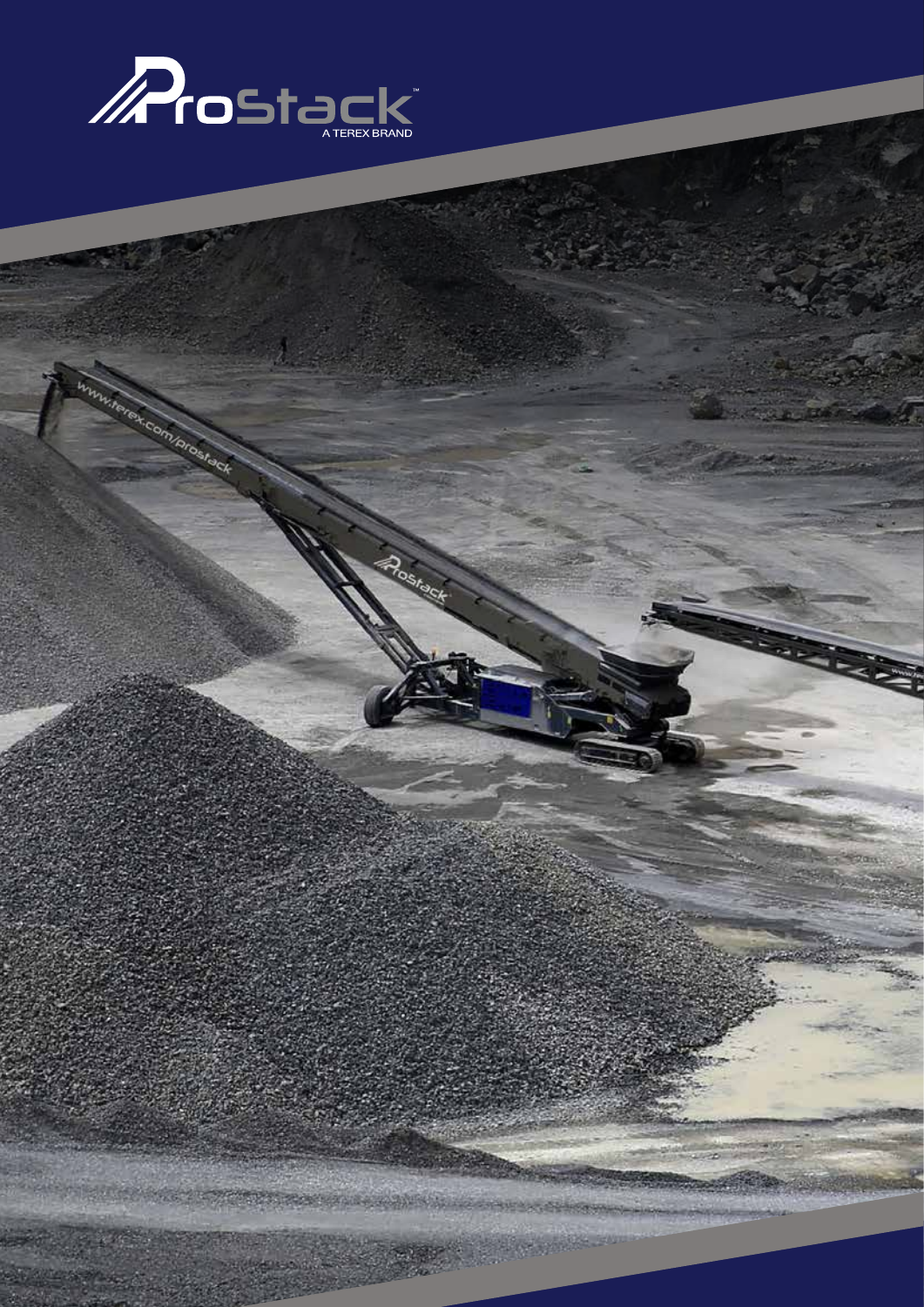# WHAT WE OFFER?

- **• Multitude of tried and tested options are available to ensure our equipment meets your demands**
- **• We provide the solutions to meet the specific needs of your operation to provide extended flexibility of our products to improve the efficiency and profitability for your operation.**
- **• Mobility options to enhance productivity on site, including parallel travel , wheel and tracked drives to cope with varying ground conditions**
- **• Dust Containment and Suppression options to handle all bulk products and environments.**
- **• Conveyor Belt specification options**
- **• Roller and Pulley Lagging options**
- **• Bin Liner and impact bed options at transfer points**
- **• Radio remote control options**
- **• Operation and maintenance platform and walkway options** 
	- **• Finishing options. All conveyors are painted to the highest Marine specifications**
	- **• Galvanised finish and customised colour options available.**







*& SAFETY*

 $\frac{1}{2}$